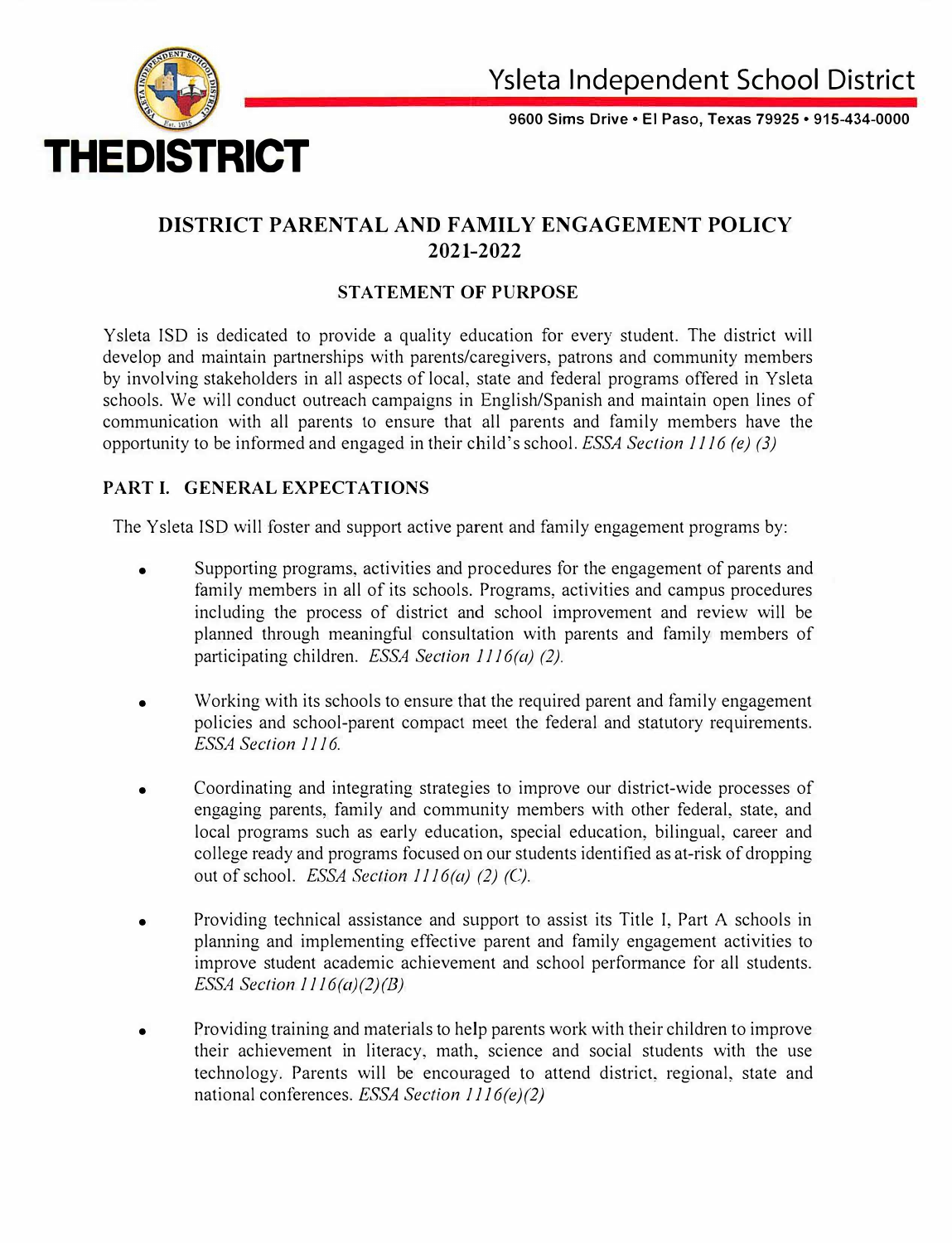

**9600 Sims Drive• El Paso, Texas 79925• 915-434-0000**

- Conducting an annual parent survey to identify parent, family and student barriers that may impede parental involvement and the academic success of their children *ESSA Section 1116 (a)(2)(D)*
- Using the findings of such surveys to design evidence-based strategies that will increase parental involvement program and support strong family engagement in our schools. *ESSA Section 1116 (a)(2)(E)*
- Training administrators, campus and district personnel, Communities in Schools Coordinators, and campus-based parent liaisons about parent and family engagement Title I, Part A requirements and activities through district, regional, state and national conferences. *ESSA Section 1116 (e)(J)*
- Ensuring that parents having an opportunity to share how funds reserved for parent and family engagement will be used to carry out activities and strategies consistent with the YISD policy, including the following:
	- ar i Supporting schools and nonprofit organizations in providing professional development to implement model approaches at improving parental involvement. *ESSA Section 1116 (e)(J J)*
	- Supporting programs that reach parents and family members at home, in the  $\sim$   $\sim$ community, and at school. *ESSA Section 1116 (e)(J)*
	- Scheduling school meetings multiple times throughout the week and/or conducting at-home conferences between administrators, teachers and parents to maximize communication and parent participation. *ESSA Section 1116 (e)(lO)*
	- Engaging in any other activities and strategies that YISD determines are in meeting our family need and that are appropriate and consistent with our parent and family engagement policy.